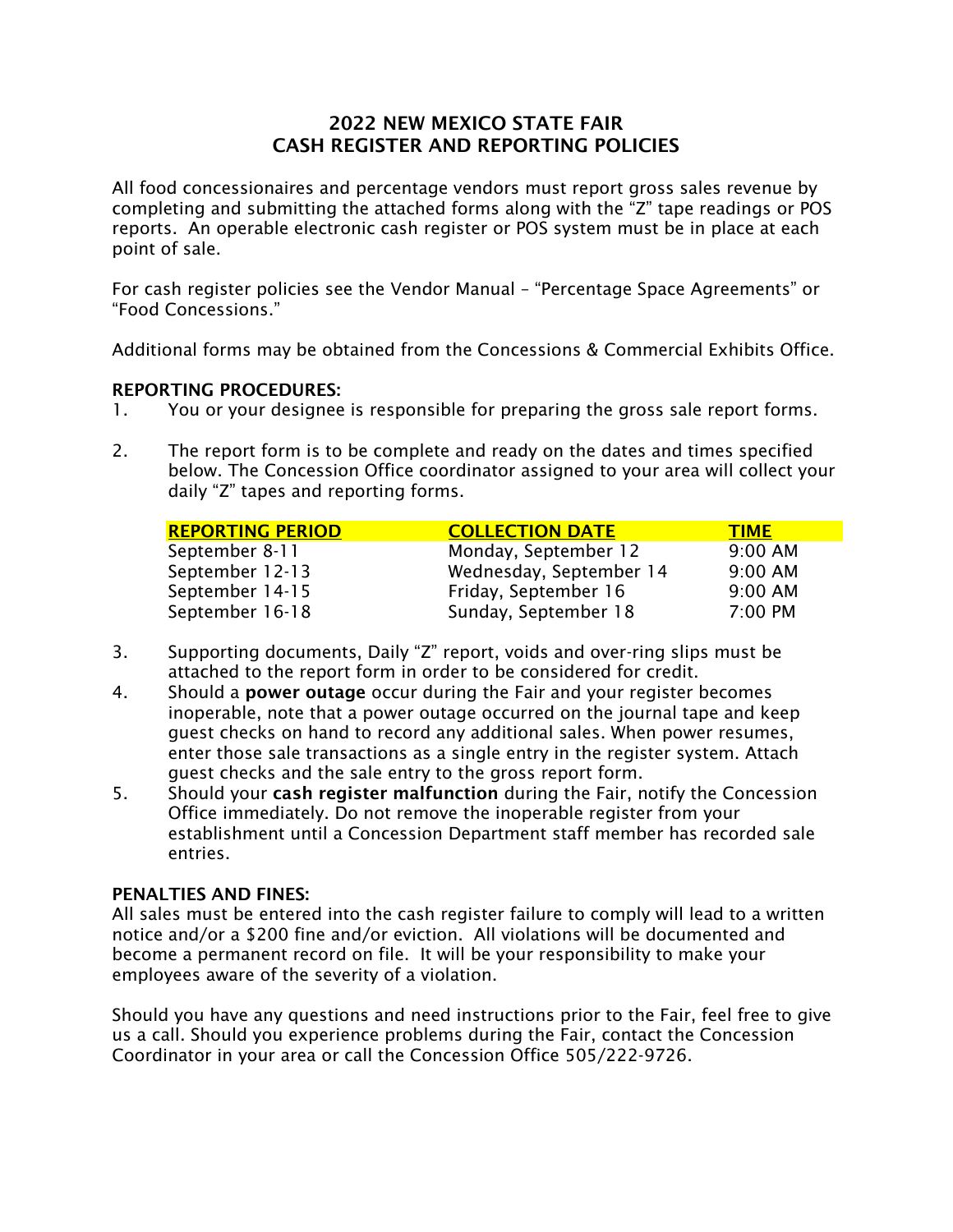## 2022 NEW MEXICO STATE FAIR GROSS SALES REPORT

|  | CONTRACT # ________________ LOCATION _____________________ PHONE # _____________ |
|--|----------------------------------------------------------------------------------|
|  |                                                                                  |
|  | DAY 01 - SEPT 8 \$___________________________                                    |
|  | DAY 02 - SEPT 9 \$ __________________________                                    |
|  | DAY 03 - SEPT 10 \$ __________________________                                   |
|  | DAY 04 - SEPT 11 \$ __________________________                                   |
|  | DAY 05 - SEPT 12 \$ __________________________                                   |
|  | DAY 06 - SEPT 13 \$ __________________________                                   |
|  | DAY 07 - SEPT 14 \$ _________________________                                    |
|  | DAY 08 - SEPT 15 \$ __________________________                                   |
|  | DAY 09 - SEPT 16 \$ __________________________                                   |
|  | DAY 10 - SEPT 17 \$ __________________________                                   |
|  | DAY 11 - SEPT 18 \$ __________________________                                   |

I CERTIFY THAT THIS REPORT IS TRUE AND CORRECT.

SIGNATURE \_\_\_\_\_\_\_\_\_\_\_\_\_\_\_\_\_\_\_\_\_\_\_\_\_\_\_\_\_\_\_\_\_\_ DATE \_\_\_\_\_\_\_\_\_\_\_\_\_